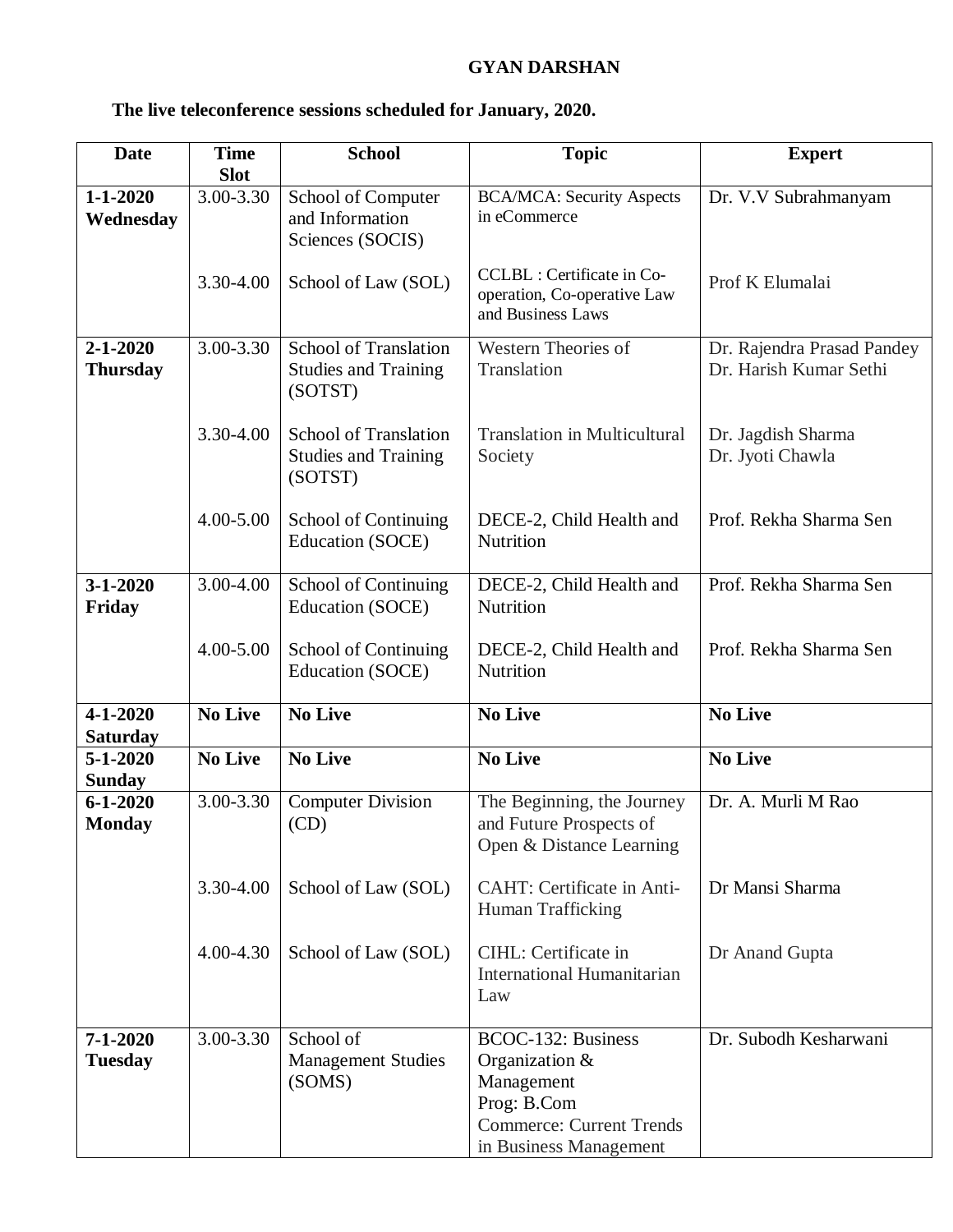|                                   | 3.30-4.00      | <b>Student Service Centre</b><br>(SSC)                                               | Aao Baat Karien                                                                                                  | Dr. Bharat Bhushan<br>Dr. K. Nilofer<br>Dr. Asim Kumar                   |
|-----------------------------------|----------------|--------------------------------------------------------------------------------------|------------------------------------------------------------------------------------------------------------------|--------------------------------------------------------------------------|
|                                   | 4.00-4.30      | <b>Student Service Centre</b><br>(SSC)                                               | Aao Baat Karien                                                                                                  | Dr. Bharat Bhushan<br>Dr. K. Nilofer<br>Dr. Asim Kumar                   |
|                                   | 4.30-5.00      | School of Law (SOL)                                                                  | <b>PGCPP: Post Graduate</b><br>Certificate in Patent Practice                                                    | Dr Suneet Keshyap                                                        |
| $8 - 1 - 2020$                    | 3.00-3.30      | <b>Regional Services</b>                                                             | Fresh Admission in IGNOU                                                                                         | Dr. M. Shanmugham                                                        |
| Wednesday                         |                | Division (RSD)                                                                       | January 2020 Session                                                                                             | Dr. Amit Kumar Srivastava                                                |
|                                   | 3.30-4.00      | <b>Regional Services</b><br>Division (RSD)                                           | Fresh Admission in IGNOU<br>January 2020 Session                                                                 | Dr. M. Shanmugham<br>Dr. Amit Kumar Srivastava<br>Prof. Rekha Sharma Sen |
|                                   | $4.00 - 5.00$  | <b>School of Continuing</b><br>Education (SOCE)                                      | DECE-2, Child Health and<br>Nutrition                                                                            |                                                                          |
| $9 - 1 - 2020$<br><b>Thursday</b> | 3.00-3.30      | School of Inter-<br>Disciplinary and<br><b>Trans-Disciplinary</b><br>Studies (SOITS) | Programme Code:<br>PGDEOH, Topic: Post<br>Graduate Diploma in<br>Environmental and<br><b>Occupational Health</b> | Dr. Rupini<br>Dr. Sushmitha Baskar                                       |
|                                   | 3.30-4.00      | School of Inter-<br>Disciplinary and<br><b>Trans-Disciplinary</b><br>Studies (SOITS) | Programme Code:<br>PGDEOH, Topic: Post<br>Graduate Diploma in<br>Environmental and<br><b>Occupational Health</b> | Dr. Rupini<br>Dr. Sushmitha Baskar                                       |
|                                   | $4.00 - 5.00$  | School of Continuing<br>Education (SOCE)                                             | DECE-2, Child Health and<br>Nutrition                                                                            | Prof. Rekha Sharma Sen                                                   |
| $10-1-2020$<br>Friday             | 3.00-4.00      | School of Continuing<br>Education (SOCE)                                             | DECE-2, Child Health and<br>Nutrition                                                                            | Prof. Rekha Sharma Sen                                                   |
|                                   | $4.00 - 5.00$  | School of Continuing<br>Education (SOCE)                                             | DECE-2, Child Health and<br>Nutrition                                                                            | Prof. Rekha Sharma Sen                                                   |
| 11-1-2020<br><b>Saturday</b>      | <b>No Live</b> | <b>No Live</b>                                                                       | <b>No Live</b>                                                                                                   | <b>No Live</b>                                                           |
| 12-1-2020<br><b>Sunday</b>        | <b>No Live</b> | <b>No Live</b>                                                                       | <b>No Live</b>                                                                                                   | <b>No Live</b>                                                           |
| 13-1-2020                         | 3.00-3.30      | School of Journalism                                                                 | Course: MJM-027                                                                                                  | Dr. Amit Kumar                                                           |
| <b>Monday</b>                     |                | and New Media                                                                        | (Electronic Media),                                                                                              |                                                                          |
|                                   |                | Studies (SOJNMS)                                                                     | Programme: MAJMC                                                                                                 |                                                                          |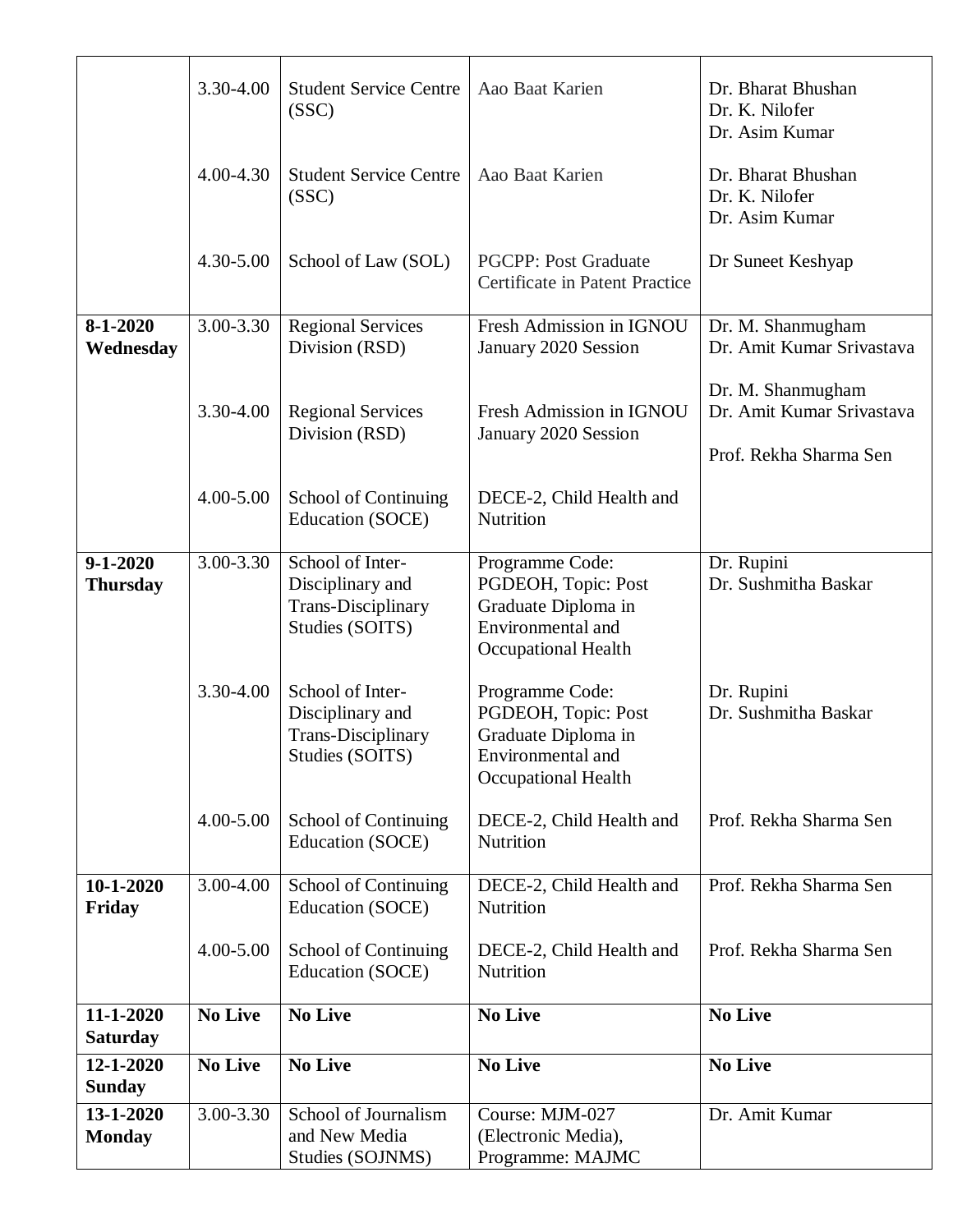|                              |           |                                                           | Topic: Production Design                                                                                  |                                                              |
|------------------------------|-----------|-----------------------------------------------------------|-----------------------------------------------------------------------------------------------------------|--------------------------------------------------------------|
|                              | 3.30-4.00 | School of Journalism<br>and New Media<br>Studies (SOJNMS) | Course: MJM-027<br>(Electronic Media),<br>Programme: MAJMC<br>Topic: Production Design                    | Dr. Amit Kumar                                               |
|                              | 4.00-5.00 | <b>School of Continuing</b><br>Education (SOCE)           | DECE-2, Child Health and<br>Nutrition                                                                     | Prof. Rekha Sharma Sen                                       |
| 14-1-2020<br><b>Tuesday</b>  | 3.00-3.30 | School of Agriculture<br>(SOA)                            | Certificates programmes of<br>the School of Agriculture                                                   | Dr. S.K. Yadav<br>Dr. Mukesh Kumar<br>Dr. P. Vijayakumer     |
|                              | 3.30-4.00 | School of Agriculture<br>(SOA)                            | Diploma Programmes of the<br>School of Agriculture                                                        | Dr. P.K. Jain<br>Dr. Mita Sinhamahapatra<br>Dr. M.K. Salooja |
|                              | 4.00-5.00 | <b>School of Continuing</b><br><b>Education (SOCE)</b>    | DECE-2, Child Health and<br>Nutrition                                                                     | Prof. Rekha Sharma Sen                                       |
| 15-1-2020<br>Wednesday       | 3.00-3.30 | School of Education<br>(SOE)                              | BES 143, Bachelor of<br>Education (B.Ed.)<br>Continuous and<br>Comprehensive Evaluation<br>in Mathematics | Dr. Anjuli Suhane                                            |
|                              | 3.30-4.00 | School of Education<br>(SOE)                              | BES 143, Bachelor of<br>Education (B.Ed.)<br>Process Involved in<br><b>Learning Mathematics</b>           | Dr. Anjuli Suhane                                            |
|                              | 4.00-5.00 | School of Continuing<br>Education (SOCE)                  | DECE-2, Child Health and<br>Nutrition                                                                     | Prof. Rekha Sharma Sen                                       |
| 16-1-2020<br><b>Thursday</b> | 3.30-4.00 | School of Education<br>(SOE)                              | MAE-001, MA (Adult<br>Education), Community<br>Participation in Curriculum<br>Development                 | Dr. Elizabeth Kuruvilla                                      |
|                              | 4.00-5.00 | School of Continuing<br>Education (SOCE)                  | DECE-2, Child Health and<br>Nutrition                                                                     | Prof. Rekha Sharma Sen                                       |
| 17-1-2020<br>Friday          | 3.00-3.30 | School of Engineering<br>& Technology (SOET)              | ET $507(B)$ : Civil<br><b>Engineering Discipline</b>                                                      | Dr. Anuj Kumar Purwar                                        |
|                              | 3.30-4.00 | School of Engineering<br>& Technology (SOET)              | ET $507(B)$ : Civil<br><b>Engineering Discipline</b>                                                      | Dr. Anuj Kumar Purwar                                        |
|                              | 4.00-5.00 | School of Continuing                                      | DECE-2, Child Health and                                                                                  | Prof. Rekha Sharma Sen                                       |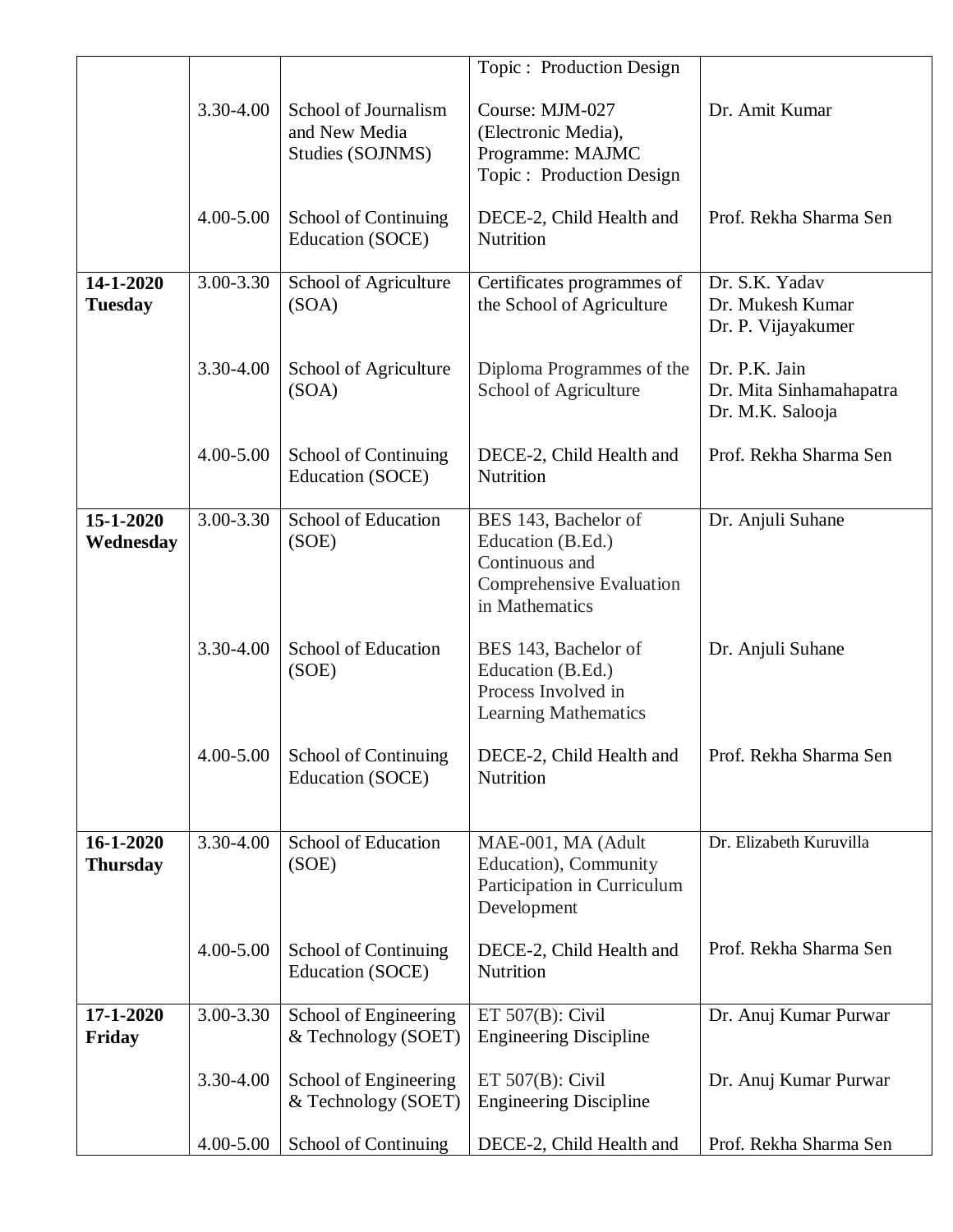|                              |                | Education (SOCE)                                                                     | Nutrition                                                         |                                                |
|------------------------------|----------------|--------------------------------------------------------------------------------------|-------------------------------------------------------------------|------------------------------------------------|
| 18-1-2020<br><b>Saturday</b> | <b>No Live</b> | <b>No Live</b>                                                                       | <b>No Live</b>                                                    | <b>No Live</b>                                 |
| 19-1-2020<br><b>Sunday</b>   | <b>No Live</b> | <b>No Live</b>                                                                       | <b>No Live</b>                                                    | <b>No Live</b>                                 |
| 20-1-2020<br><b>Monday</b>   | 3.30-4.00      | School of Computer<br>and Information<br>Sciences (SOCIS)                            | BCA/MCA: Algorithm to<br>Partition an Array                       | Mr Akshay Kumar                                |
|                              | $4.00 - 5.00$  | <b>School of Continuing</b><br>Education (SOCE)                                      | DECE-2, Child Health and<br>Nutrition                             | Prof. Rekha Sharma Sen                         |
| 21-1-2020<br><b>Tuesday</b>  | 3.00-4.00      | <b>School of Continuing</b><br>Education (SOCE)                                      | DECE-2, Child Health and<br>Nutrition                             | Prof. Rekha Sharma Sen                         |
|                              | 4.00-5.00      | <b>School of Continuing</b><br>Education (SOCE)                                      | DECE-2, Child Health and<br>Nutrition                             | Prof. Rekha Sharma Sen                         |
| 22-1-2020<br>Wednesday       | 3.00-3.30      | School of Inter-<br>Disciplinary and<br><b>Trans-Disciplinary</b><br>Studies (SOITS) | Programme Code: MAPY,<br>Topic: Environmental<br>Ethics- I and II | Prof. Nandini Sinha Kapur<br>Dr. Vijay Kumar   |
|                              | 3.30-4.00      | School of Inter-<br>Disciplinary and<br><b>Trans-Disciplinary</b><br>Studies (SOITS) | Programme Code: MAPY,<br>Topic: Environmental<br>Ethics- I and II | Prof. Nandini Sinha Kapur<br>Dr. Vijay Kumar   |
|                              | $4.00 - 5.00$  | <b>School of Continuing</b><br>Education (SOCE)                                      | Diploma in Early Childhood<br>Care and Education                  | Prof. Rekha Sharma Sen                         |
| 23-1-2020<br><b>Thursday</b> | 3.00-3.30      | <b>Regional Services</b><br>Division (RSD)                                           | Orientation Programme for<br><b>Academic Counselors</b>           | Dr. M. Shanmugham<br>Dr. Amit Kumar Srivastava |
|                              | 3.30-4.00      | <b>Regional Services</b><br>Division (RSD)                                           | Orientation Programme for<br><b>Academic Counselors</b>           | Dr. M. Shanmugham<br>Dr. Amit Kumar Srivastava |
|                              | $4.00 - 5.00$  | School of Continuing<br>Education (SOCE)                                             | Diploma in Early Childhood<br>Care and Education                  | Prof. Rekha Sharma Sen                         |
| 24-1-2020<br>Friday          | 3.30-4.00      | School of Computer<br>and Information<br>Sciences (SOCIS)                            | MCA: 5th Semester,<br>Computer Graphics and<br>Multimedia         | Dr. Sudhansh Sharma                            |
|                              | 4.00-5.00      | School of Continuing<br>Education (SOCE)                                             | Diploma in Early Childhood<br>Care and Education                  | Prof. Rekha Sharma Sen                         |